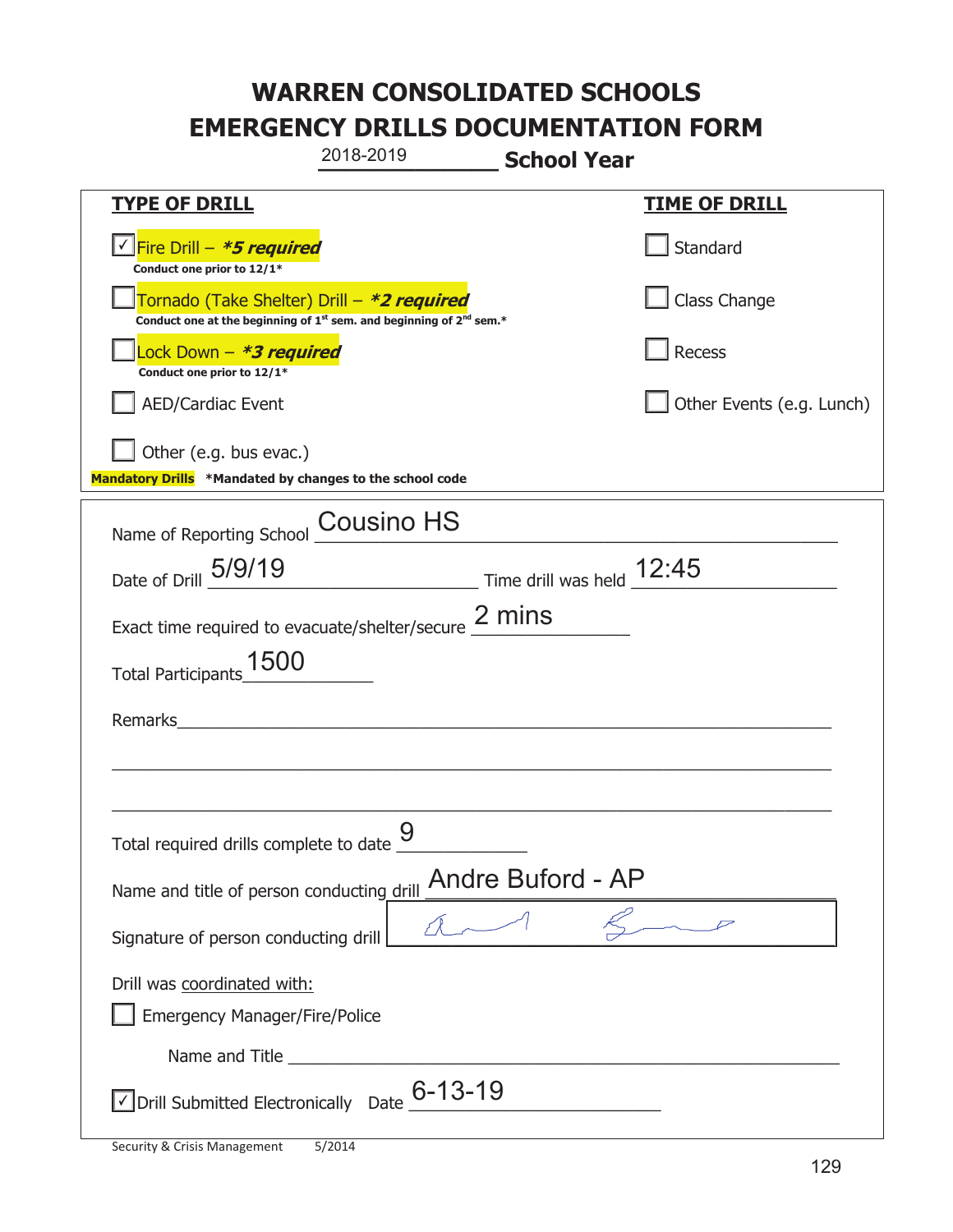|                                                                                    | 2018-2019                                                                                   | <b>School Year</b> |                                   |
|------------------------------------------------------------------------------------|---------------------------------------------------------------------------------------------|--------------------|-----------------------------------|
| <b>TYPE OF DRILL</b>                                                               |                                                                                             |                    | <u>TIME OF DRILL</u>              |
| √Fire Drill – <i>*5 required</i><br>Conduct one prior to 12/1*                     |                                                                                             |                    | Standard                          |
| Tornado (Take Shelter) Drill – *2 required                                         | Conduct one at the beginning of 1 <sup>st</sup> sem. and beginning of 2 <sup>nd</sup> sem.* |                    | $\boxed{\checkmark}$ Class Change |
| Lock Down – <i>*<b>3 required</b></i><br>Conduct one prior to 12/1*                |                                                                                             |                    | Recess                            |
| <b>AED/Cardiac Event</b>                                                           |                                                                                             |                    | Other Events (e.g. Lunch)         |
| Other (e.g. bus evac.)<br>Mandatory Drills *Mandated by changes to the school code |                                                                                             |                    |                                   |
| Name of Reporting School Cousino HS                                                |                                                                                             |                    |                                   |
| Date of Drill 4/12/19                                                              | $\frac{10:00}{\frac{10}{20}}$ Time drill was held $\frac{10:00}{\frac{10}{20}}$             |                    |                                   |
| Exact time required to evacuate/shelter/secure 2 mins                              |                                                                                             |                    |                                   |
| 1500<br><b>Total Participants</b>                                                  |                                                                                             |                    |                                   |
| Remarks                                                                            |                                                                                             |                    |                                   |
|                                                                                    |                                                                                             |                    |                                   |
|                                                                                    |                                                                                             |                    |                                   |
| Total required drills complete to date $\frac{8}{4}$                               |                                                                                             |                    |                                   |
| Name and title of person conducting drill <b>Andre Buford</b>                      |                                                                                             |                    |                                   |
| Signature of person conducting drill                                               |                                                                                             |                    |                                   |
| Drill was coordinated with:<br><b>Emergency Manager/Fire/Police</b>                |                                                                                             |                    |                                   |
|                                                                                    |                                                                                             |                    |                                   |
|                                                                                    | Drill Submitted Electronically Date 6-13-19                                                 |                    |                                   |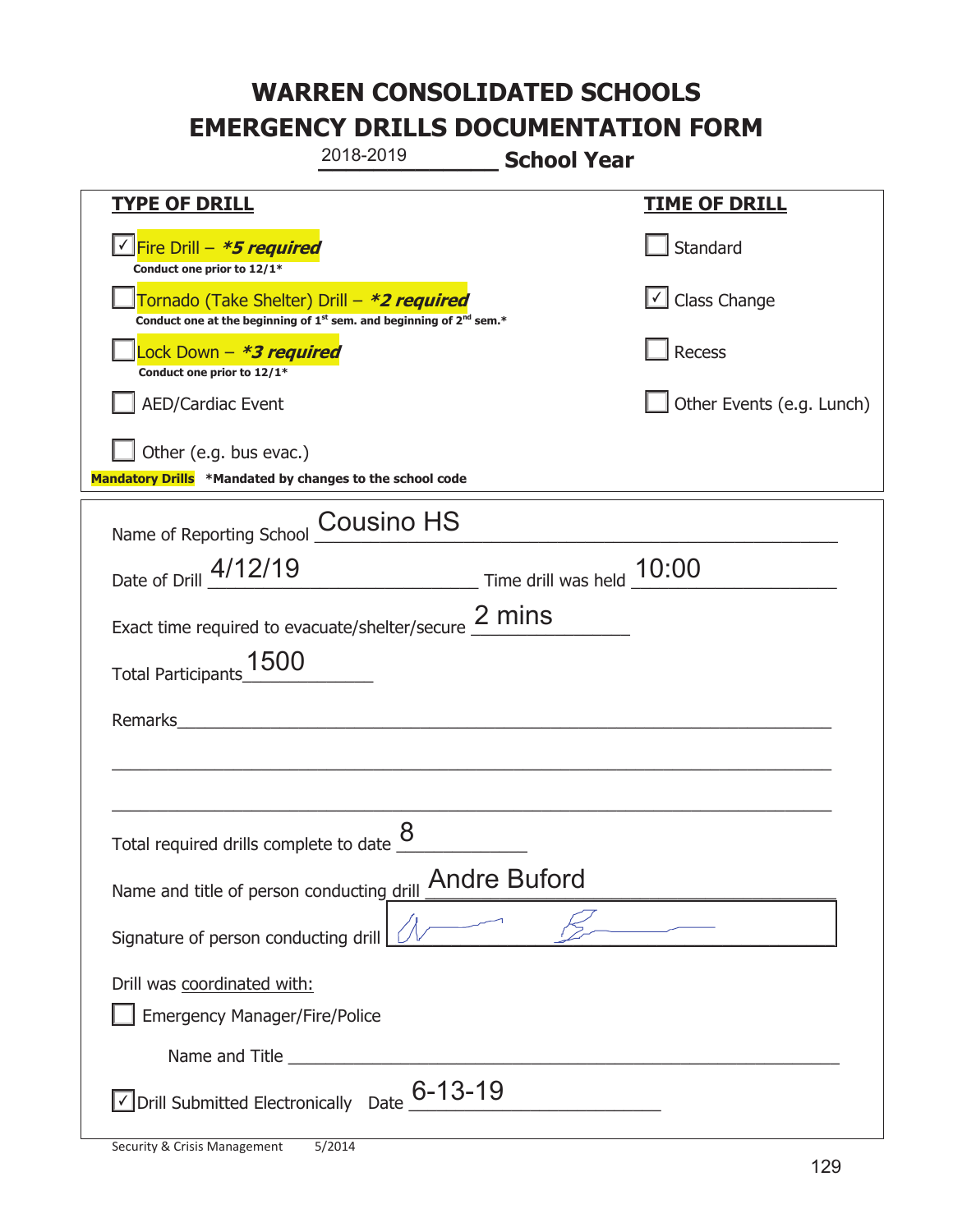|                                                                                    | 2018-2019                                                               | <b>School Year</b>                                                        |                           |
|------------------------------------------------------------------------------------|-------------------------------------------------------------------------|---------------------------------------------------------------------------|---------------------------|
| <b>TYPE OF DRILL</b>                                                               |                                                                         |                                                                           | <b>TIME OF DRILL</b>      |
| Fire Drill - *5 required<br>Conduct one prior to 12/1*                             |                                                                         |                                                                           | Standard                  |
| Tornado (Take Shelter) Drill – *2 required                                         | Conduct one at the beginning of $1st$ sem. and beginning of $2nd$ sem.* |                                                                           | Class Change              |
| Lock Down - <b>*3 required</b><br>Conduct one prior to 12/1*                       |                                                                         |                                                                           | Recess                    |
| <b>AED/Cardiac Event</b>                                                           |                                                                         |                                                                           | Other Events (e.g. Lunch) |
| Other (e.g. bus evac.)<br>Mandatory Drills *Mandated by changes to the school code |                                                                         |                                                                           |                           |
| Name of Reporting School Cousino HS                                                |                                                                         |                                                                           |                           |
| Date of Drill 3/13/19                                                              |                                                                         | $\frac{9:30}{\frac{1}{2}}$ Time drill was held $\frac{9:30}{\frac{1}{2}}$ |                           |
| Exact time required to evacuate/shelter/secure $\underline{\hspace{1em} 3.5}$ mins |                                                                         |                                                                           |                           |
| 1500<br><b>Total Participants</b>                                                  |                                                                         |                                                                           |                           |
| Remarks                                                                            |                                                                         |                                                                           |                           |
|                                                                                    |                                                                         |                                                                           |                           |
|                                                                                    |                                                                         |                                                                           |                           |
| Total required drills complete to date $\mathbf{\mathsf{r}}$                       |                                                                         |                                                                           |                           |
| Name and title of person conducting drill Andre Buford - AP                        |                                                                         |                                                                           |                           |
| Signature of person conducting drill                                               |                                                                         |                                                                           |                           |
| Drill was coordinated with:<br><b>Emergency Manager/Fire/Police</b>                |                                                                         |                                                                           |                           |
|                                                                                    |                                                                         |                                                                           |                           |
|                                                                                    |                                                                         |                                                                           |                           |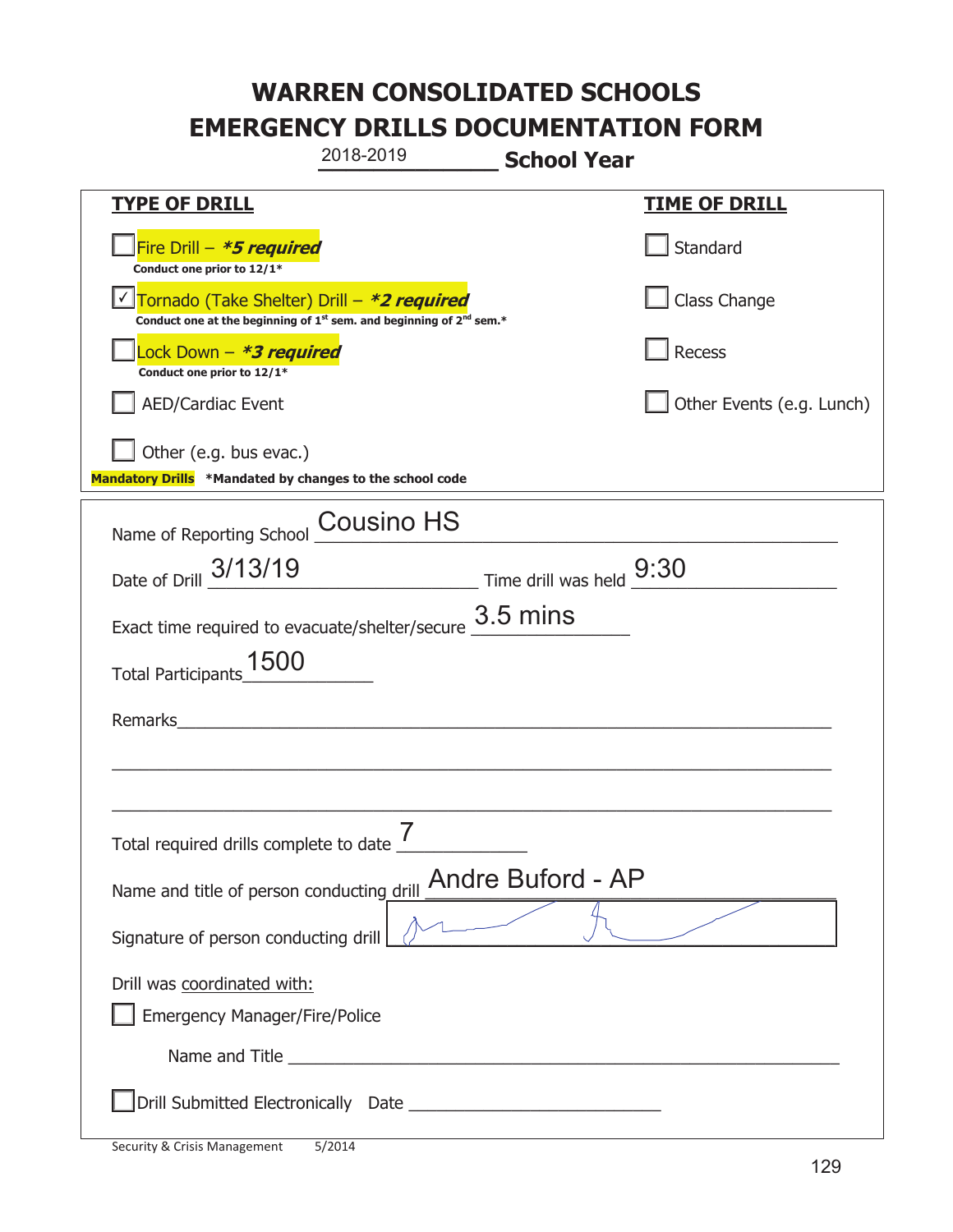|                                                                                    | 2018-2019                                                                                   | <b>School Year</b> |                           |
|------------------------------------------------------------------------------------|---------------------------------------------------------------------------------------------|--------------------|---------------------------|
| <b>TYPE OF DRILL</b>                                                               |                                                                                             |                    | <b>TIME OF DRILL</b>      |
| Fire Drill $- *5$ required<br>Conduct one prior to 12/1*                           |                                                                                             |                    | Standard                  |
| Tornado (Take Shelter) Drill – *2 required                                         | Conduct one at the beginning of 1 <sup>st</sup> sem. and beginning of 2 <sup>nd</sup> sem.* |                    | Class Change              |
| Lock Down $-$ *3 required<br>Conduct one prior to 12/1*                            |                                                                                             |                    | <b>Recess</b>             |
| <b>AED/Cardiac Event</b>                                                           |                                                                                             |                    | Other Events (e.g. Lunch) |
| Other (e.g. bus evac.)<br>Mandatory Drills *Mandated by changes to the school code |                                                                                             |                    |                           |
| Name of Reporting School Cousino HS                                                |                                                                                             |                    |                           |
| Date of Drill 3-1-2019                                                             | $\frac{10:45}{2}$ Time drill was held $\frac{10:45}{2}$                                     |                    |                           |
| Exact time required to evacuate/shelter/secure                                     |                                                                                             | 3 mins             |                           |
| 1500<br><b>Total Participants</b>                                                  |                                                                                             |                    |                           |
| Remarks                                                                            | <u> 1980 - John Stein, amerikansk politiker (</u>                                           |                    |                           |
|                                                                                    |                                                                                             |                    |                           |
|                                                                                    |                                                                                             |                    |                           |
| Total required drills complete to date $\underline{\mathsf{6}}$                    |                                                                                             |                    |                           |
| Name and title of person conducting drill                                          |                                                                                             | Andre Buford - AP  |                           |
| Signature of person conducting drill                                               |                                                                                             |                    |                           |
| Drill was coordinated with:<br><b>Emergency Manager/Fire/Police</b>                |                                                                                             |                    |                           |
|                                                                                    |                                                                                             |                    |                           |
|                                                                                    |                                                                                             |                    |                           |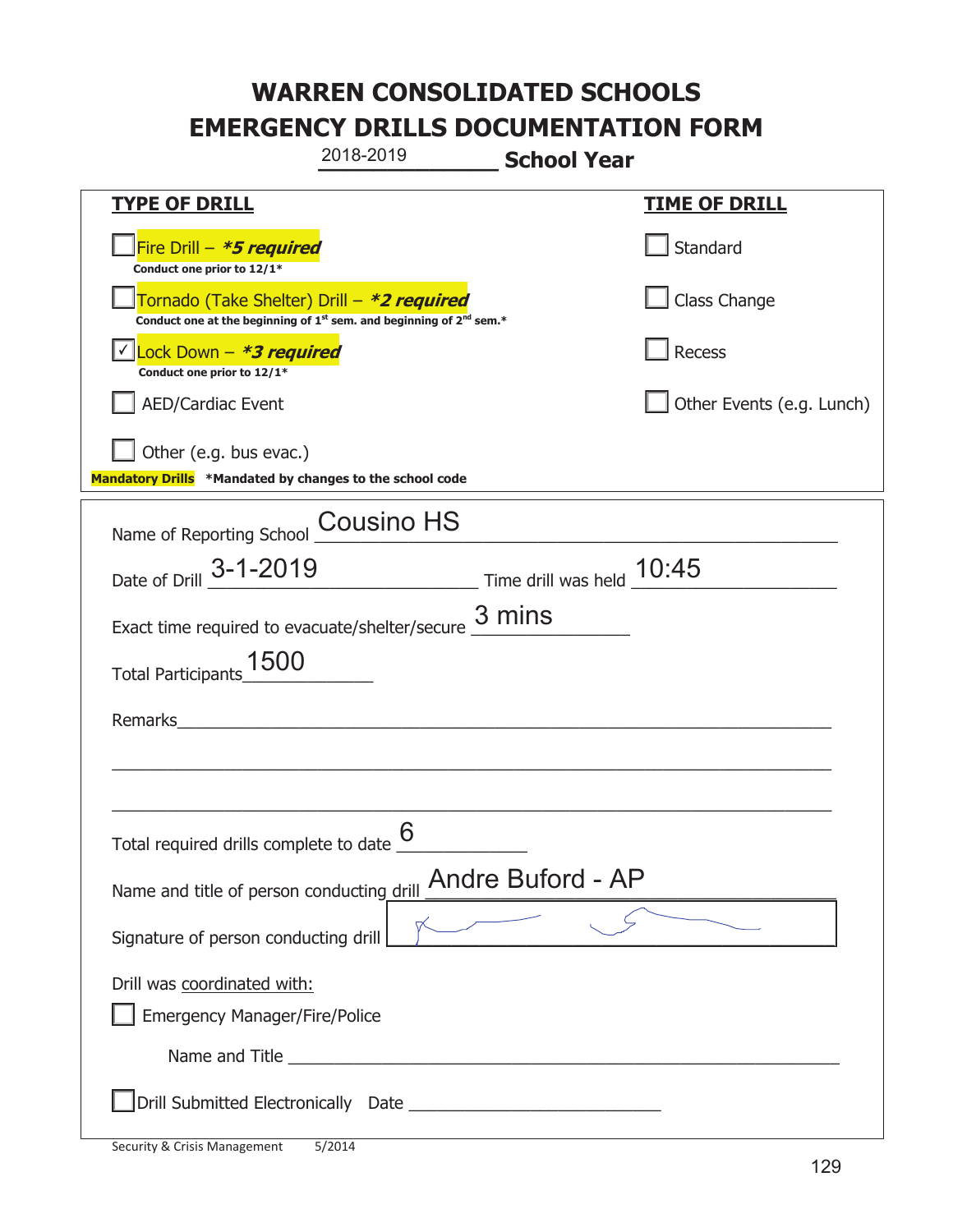|                                                                                    | 2018-2019                                                                                   | <b>School Year</b> |                                   |
|------------------------------------------------------------------------------------|---------------------------------------------------------------------------------------------|--------------------|-----------------------------------|
| <b>TYPE OF DRILL</b>                                                               |                                                                                             |                    | <u>TIME OF DRILL</u>              |
| Fire Drill - *5 required<br>Conduct one prior to 12/1*                             |                                                                                             |                    | $\lfloor \angle \rfloor$ Standard |
| Tornado (Take Shelter) Drill – *2 required                                         | Conduct one at the beginning of 1 <sup>st</sup> sem. and beginning of 2 <sup>nd</sup> sem.* |                    | Class Change                      |
| Lock Down - *3 required<br>Conduct one prior to 12/1*                              |                                                                                             |                    | Recess                            |
| <b>AED/Cardiac Event</b>                                                           |                                                                                             |                    | Other Events (e.g. Lunch)         |
| Other (e.g. bus evac.)<br>Mandatory Drills *Mandated by changes to the school code |                                                                                             |                    |                                   |
| Name of Reporting School                                                           | <b>Cousino HS</b>                                                                           |                    |                                   |
| Date of Drill 1/10/19                                                              | $\frac{1.45}{1.45}$ Time drill was held $\frac{1.45}{1.45}$                                 |                    |                                   |
| Exact time required to evacuate/shelter/secure $\frac{4}{1}$ mins                  |                                                                                             |                    |                                   |
| 1500<br><b>Total Participants</b>                                                  |                                                                                             |                    |                                   |
| Remarks                                                                            |                                                                                             |                    |                                   |
|                                                                                    |                                                                                             |                    |                                   |
| Total required drills complete to date $\frac{6}{5}$                               | 5                                                                                           |                    |                                   |
| Name and title of person conducting drill Andre Buford - AP                        |                                                                                             |                    |                                   |
| Signature of person conducting drill                                               |                                                                                             |                    |                                   |
| Drill was coordinated with:<br><b>Emergency Manager/Fire/Police</b>                |                                                                                             |                    |                                   |
|                                                                                    |                                                                                             |                    |                                   |
| $\vee$ Drill Submitted Electronically Date $_{-}^{\rm G}$ –13–19                   |                                                                                             |                    |                                   |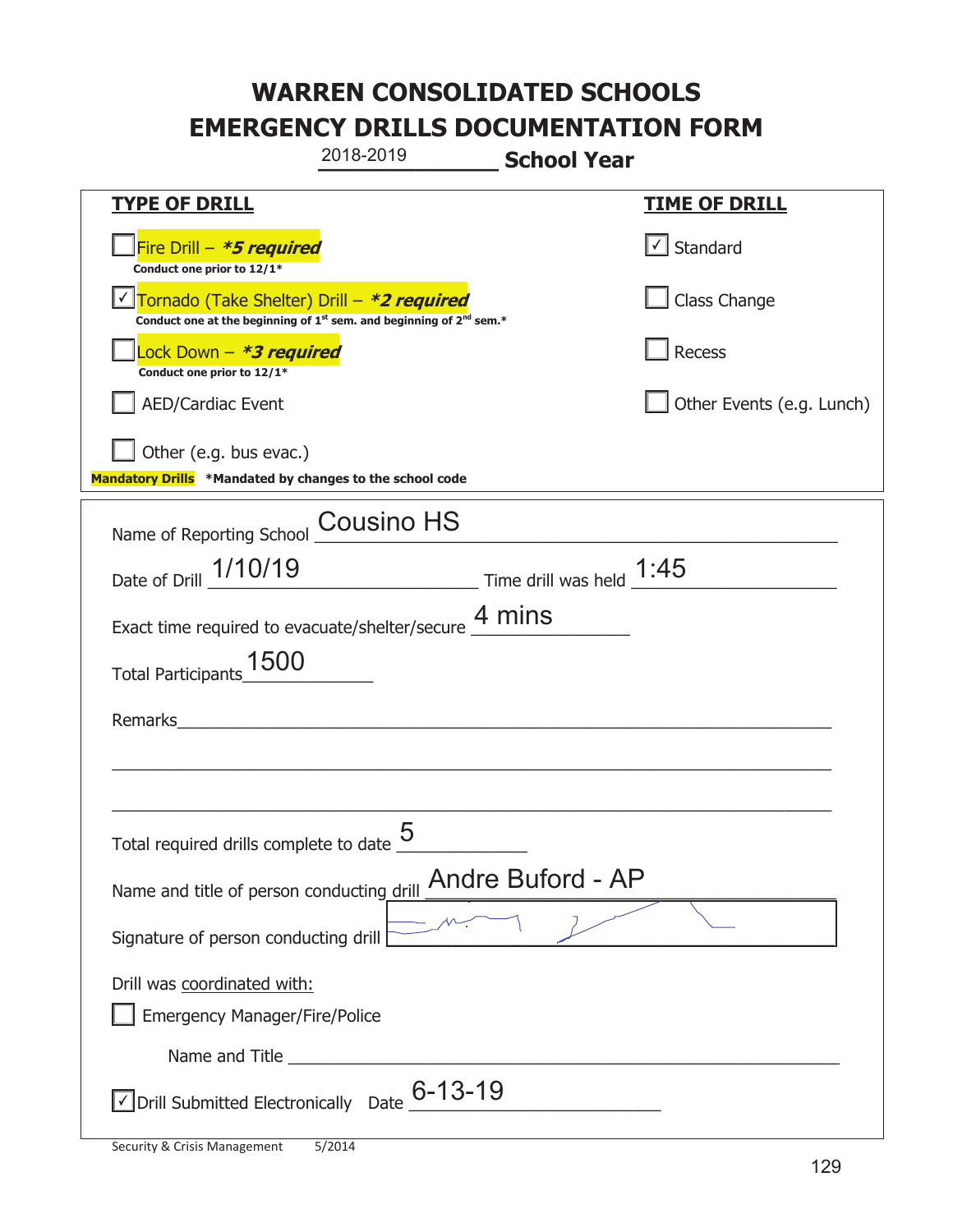|                                                                                    | 2018-2019                                                                                   | <b>School Year</b> |                           |
|------------------------------------------------------------------------------------|---------------------------------------------------------------------------------------------|--------------------|---------------------------|
| <b>TYPE OF DRILL</b>                                                               |                                                                                             |                    | <u>TIME OF DRILL</u>      |
| Fire Drill - *5 required<br>Conduct one prior to 12/1*                             |                                                                                             |                    | Standard                  |
| Tornado (Take Shelter) Drill – *2 required                                         | Conduct one at the beginning of 1 <sup>st</sup> sem. and beginning of 2 <sup>nd</sup> sem.* |                    | Class Change              |
| Lock Down - *3 required<br>Conduct one prior to 12/1*                              |                                                                                             |                    | Recess                    |
| <b>AED/Cardiac Event</b>                                                           |                                                                                             |                    | Other Events (e.g. Lunch) |
| Other (e.g. bus evac.)<br>Mandatory Drills *Mandated by changes to the school code |                                                                                             |                    |                           |
| Name of Reporting School Cousino HS                                                |                                                                                             |                    |                           |
| Date of Drill 12/7/2018                                                            | $\frac{12:30}{\frac{12:30}{1}}$ Time drill was held $\frac{12:30}{\frac{12:30}{1}}$         |                    |                           |
| Exact time required to evacuate/shelter/secure                                     |                                                                                             |                    |                           |
| 1600<br><b>Total Participants</b>                                                  |                                                                                             |                    |                           |
| Remarks                                                                            | <u> 1980 - Jan Stein, amerikansk politiker (d. 1980)</u>                                    |                    |                           |
|                                                                                    |                                                                                             |                    |                           |
|                                                                                    |                                                                                             |                    |                           |
| Total required drills complete to date $\leq$                                      |                                                                                             |                    |                           |
| Name and title of person conducting drill Andre Buford - AP                        |                                                                                             |                    |                           |
| Signature of person conducting drill                                               |                                                                                             |                    |                           |
| Drill was coordinated with:<br><b>Emergency Manager/Fire/Police</b>                |                                                                                             |                    |                           |
|                                                                                    |                                                                                             |                    |                           |
|                                                                                    | Drill Submitted Electronically Date $1/7/2019$                                              |                    |                           |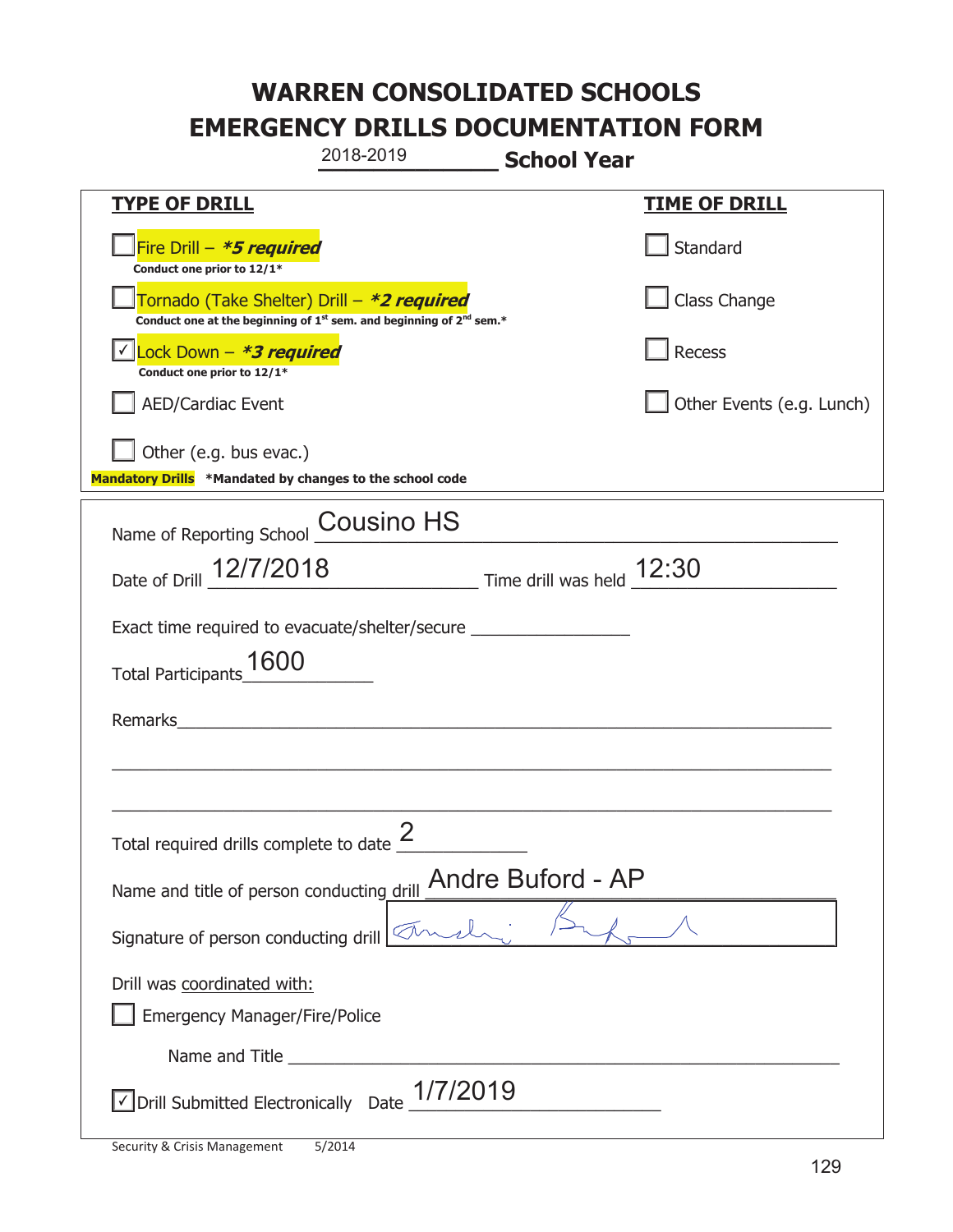|                                                                                    | 2018-2019                                                                                   | <b>School Year</b> |                           |
|------------------------------------------------------------------------------------|---------------------------------------------------------------------------------------------|--------------------|---------------------------|
| <b>TYPE OF DRILL</b>                                                               |                                                                                             |                    | <b>TIME OF DRILL</b>      |
| Fire Drill - *5 required<br>Conduct one prior to 12/1*                             |                                                                                             |                    | Standard                  |
| Tornado (Take Shelter) Drill – *2 required                                         | Conduct one at the beginning of 1 <sup>st</sup> sem. and beginning of 2 <sup>nd</sup> sem.* |                    | Class Change              |
| Lock Down - *3 required<br>Conduct one prior to 12/1*                              |                                                                                             |                    | Recess                    |
| <b>AED/Cardiac Event</b>                                                           |                                                                                             |                    | Other Events (e.g. Lunch) |
| Other (e.g. bus evac.)<br>Mandatory Drills *Mandated by changes to the school code |                                                                                             |                    |                           |
| Name of Reporting School                                                           | <b>Cousino High School</b>                                                                  |                    |                           |
| Date of Drill 9/26/2018                                                            | $\frac{1}{2}$ Time drill was held $\frac{7:45}{2}$                                          |                    |                           |
| Exact time required to evacuate/shelter/secure                                     |                                                                                             | 3 minutes          |                           |
| 1600<br><b>Total Participants</b>                                                  |                                                                                             |                    |                           |
| Remarks                                                                            |                                                                                             |                    |                           |
|                                                                                    |                                                                                             |                    |                           |
|                                                                                    |                                                                                             |                    |                           |
| Total required drills complete to date _____                                       |                                                                                             |                    |                           |
| Name and title of person conducting drill                                          |                                                                                             |                    |                           |
| Signature of person conducting drill                                               |                                                                                             |                    |                           |
| Drill was coordinated with:<br><b>Emergency Manager/Fire/Police</b>                |                                                                                             |                    |                           |
|                                                                                    |                                                                                             |                    |                           |
| Drill Submitted Electronically Date                                                | 10/1/2018                                                                                   |                    |                           |